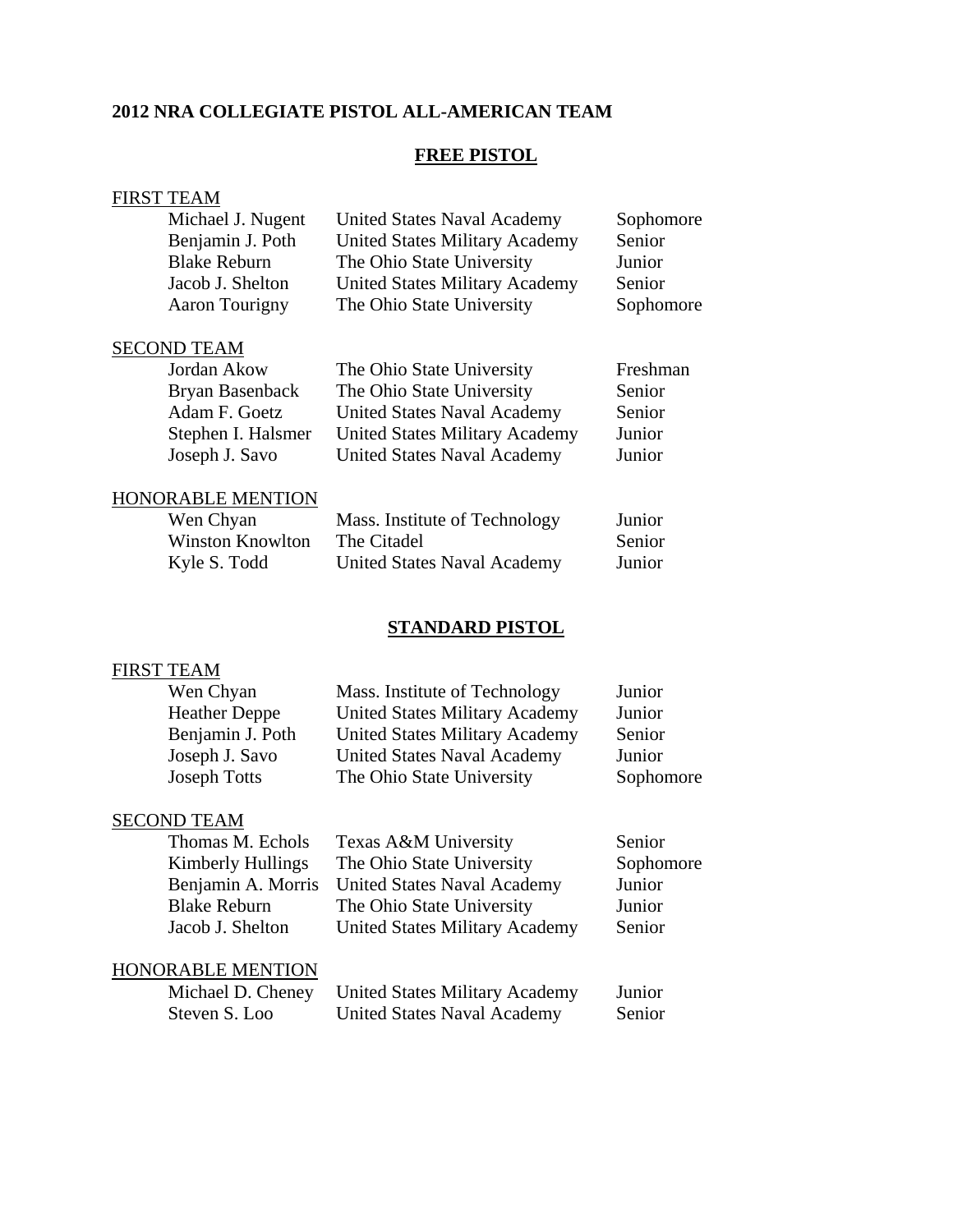## **AIR PISTOL**

## FIRST TEAM

| Kirsten A. Asdal<br>Chi-Hsuan Chu<br><b>Heather Deppe</b><br>Emily J. Meyer<br>Michael J. Nugent<br>Benjamin J. Poth<br><b>Blake Reburn</b><br>Jacob J. Shelton<br>Aaron Tourigny     | <b>United States Naval Academy</b><br><b>United States Naval Academy</b><br><b>United States Military Academy</b><br><b>United States Naval Academy</b><br><b>United States Naval Academy</b><br><b>United States Military Academy</b><br>The Ohio State University<br><b>United States Military Academy</b><br>The Ohio State University | Junior<br>Sophomore<br>Junior<br>Senior<br>Sophomore<br>Senior<br>Junior<br>Senior<br>Sophomore |  |
|---------------------------------------------------------------------------------------------------------------------------------------------------------------------------------------|-------------------------------------------------------------------------------------------------------------------------------------------------------------------------------------------------------------------------------------------------------------------------------------------------------------------------------------------|-------------------------------------------------------------------------------------------------|--|
| <b>SECOND TEAM</b>                                                                                                                                                                    |                                                                                                                                                                                                                                                                                                                                           |                                                                                                 |  |
| <b>Bryan Basenback</b><br>Wen Chyan<br>Alejandra Dorado<br>Catherine E. Drake<br>Stephen I. Halsmer<br>Leilah S. Johnson<br>Kyle S. Todd<br><b>Andrew Traciak</b>                     | The Ohio State University<br>Mass. Institute of Technology<br><b>United States Naval Academy</b><br><b>United States Naval Academy</b><br><b>United States Military Academy</b><br><b>United States Military Academy</b><br><b>United States Naval Academy</b><br>Michigan State University                                               | Senior<br>Junior<br>Junior<br>Junior<br>Junior<br>Senior<br>Junior<br>Senior                    |  |
|                                                                                                                                                                                       |                                                                                                                                                                                                                                                                                                                                           |                                                                                                 |  |
| HONORABLE MENTION<br>Adam F. Goetz<br><b>Kimberly Hullings</b><br>Pearle Lipinski<br><b>Adam Petersen</b><br><b>Timothy Steinberg</b><br><b>Joseph Totts</b><br><b>Amanda Watters</b> | <b>United States Naval Academy</b><br>The Ohio State University<br>Mass. Institute of Technology<br>United States Coast Guard Acad.<br><b>United States Naval Academy</b><br>The Ohio State University<br>The Ohio State University                                                                                                       | Senior<br>Sophomore<br>Senior<br>Senior<br>Freshman<br>Sophomore<br>Senior                      |  |
| <b>SPORT PISTOL</b>                                                                                                                                                                   |                                                                                                                                                                                                                                                                                                                                           |                                                                                                 |  |
| <b>FIRST TEAM</b><br><b>Heather Deppe</b><br><b>Kimberly Hullings</b><br>Emily J. Meyer                                                                                               | <b>United States Military Academy</b><br>The Ohio State University<br><b>United States Naval Academy</b>                                                                                                                                                                                                                                  | Junior<br>Sophomore<br>Senior                                                                   |  |
| <b>SECOND TEAM</b>                                                                                                                                                                    |                                                                                                                                                                                                                                                                                                                                           |                                                                                                 |  |

Kirsten A. Asdal United States Naval Academy Junior<br>Alejandra Dorado United States Naval Academy Junior United States Naval Academy Amanda Watters The Ohio State University Senior

HONORABLE MENTION<br>Christie Chiu

Mass. Institute of Technology Junior Chi-Hsuan Chu United States Naval Academy Sophomore<br>
Catherine E. Drake United States Naval Academy Junior Catherine E. Drake United States Naval Academy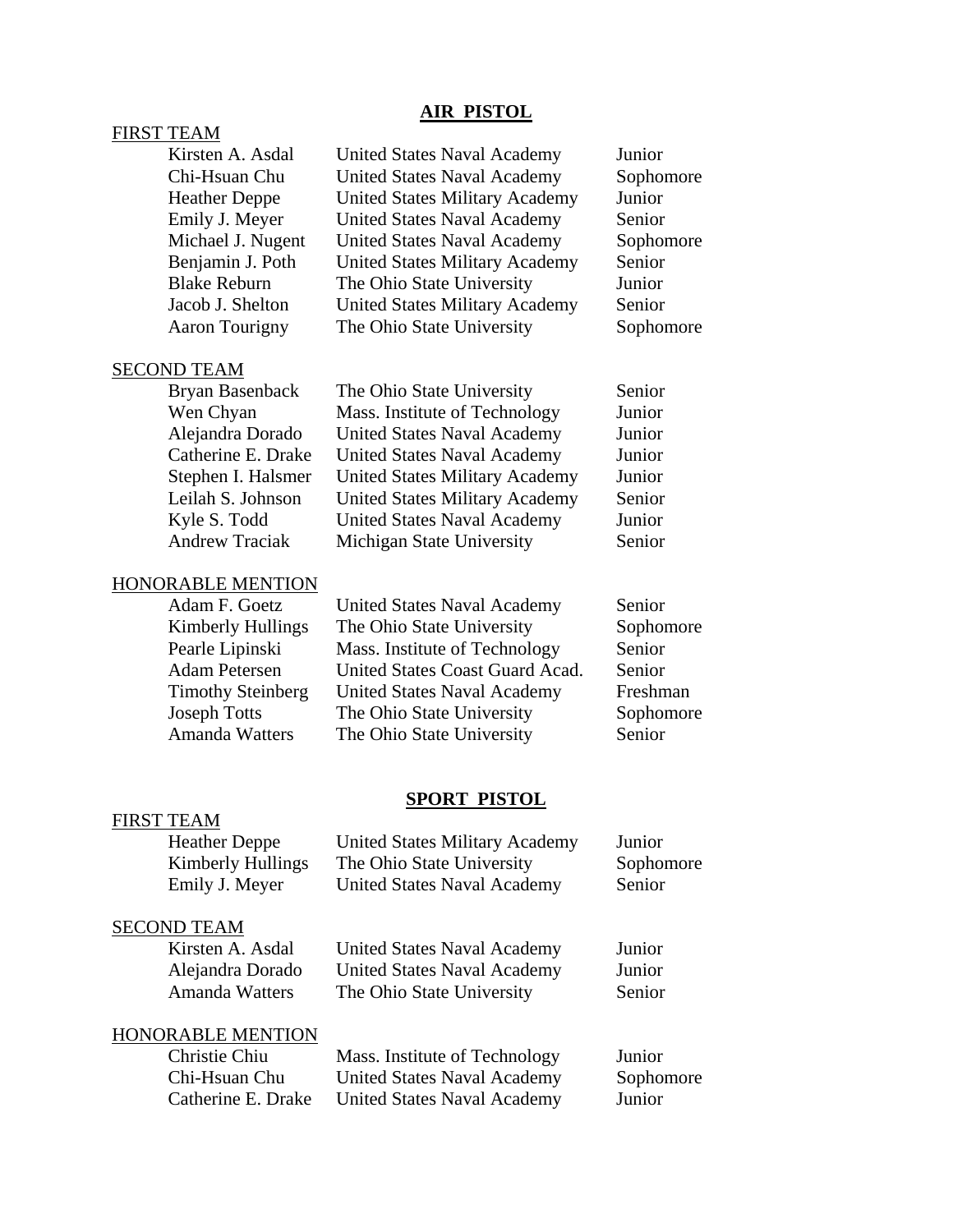## **2012 NRA COLLEGIATE RIFLE ALL-AMERICAN TEAM**

## **SMALLBORE RIFLE**

### FIRST TEAM

| Sarah Beard              | <b>Texas Christian University</b>               | Junior    |
|--------------------------|-------------------------------------------------|-----------|
| Kelly L. Buck            | <b>United States Military Academy</b>           | Senior    |
|                          | Dempster Christenson University of Nevada, Reno | Senior    |
| Amanda J. Furrer         | The Ohio State University                       | Junior    |
| Daniel Hermsmeier        | The University of Memphis                       | Sophomore |
| <b>Emily Holsopple</b>   | University of Kentucky                          | Sophomore |
| Henri Junghänel          | University of Kentucky                          | Senior    |
| <b>Caitlin Morrissey</b> | <b>Texas Christian University</b>               | Junior    |
| Sarah Scherer            | <b>Texas Christian University</b>               | Junior    |
| Petra Zublasing          | West Virginia University                        | Junior    |
|                          |                                                 |           |

## SECOND TEAM

| Mattie Brogdon            | <b>Texas Christian University</b>     | Senior    |
|---------------------------|---------------------------------------|-----------|
| Andrea Dardas             | Jacksonville State University         | Senior    |
| Thomas Kyanko             | West Virginia University              | Freshman  |
| <b>Michael Matthews</b>   | <b>United States Military Academy</b> | Sophomore |
| <b>Samuel Muegge</b>      | Jacksonville State University         | Sophomore |
| <b>Justin Pentz</b>       | West Virginia University              | Senior    |
| <b>Melissa Quartarone</b> | The University of Mississippi         | Sophomore |
| <b>Ethan Settlemires</b>  | University of Kentucky                | Senior    |
| Joseph Todaro             | <b>United States Military Academy</b> | Sophomore |
| Andrea Vautrin            | University of Texas at El Paso        | Sophomore |
|                           |                                       |           |

### HONORABLE MENTION

| <b>Ryan Anderson</b>      | University of Alaska Fairbanks | Freshman  |
|---------------------------|--------------------------------|-----------|
| <b>Taylor Ciotola</b>     | West Virginia University       | Sophomore |
| <b>Heather Greathouse</b> | University of Kentucky         | Junior    |
| Andrea Palafox            | University of Texas at El Paso | Senior    |
|                           |                                |           |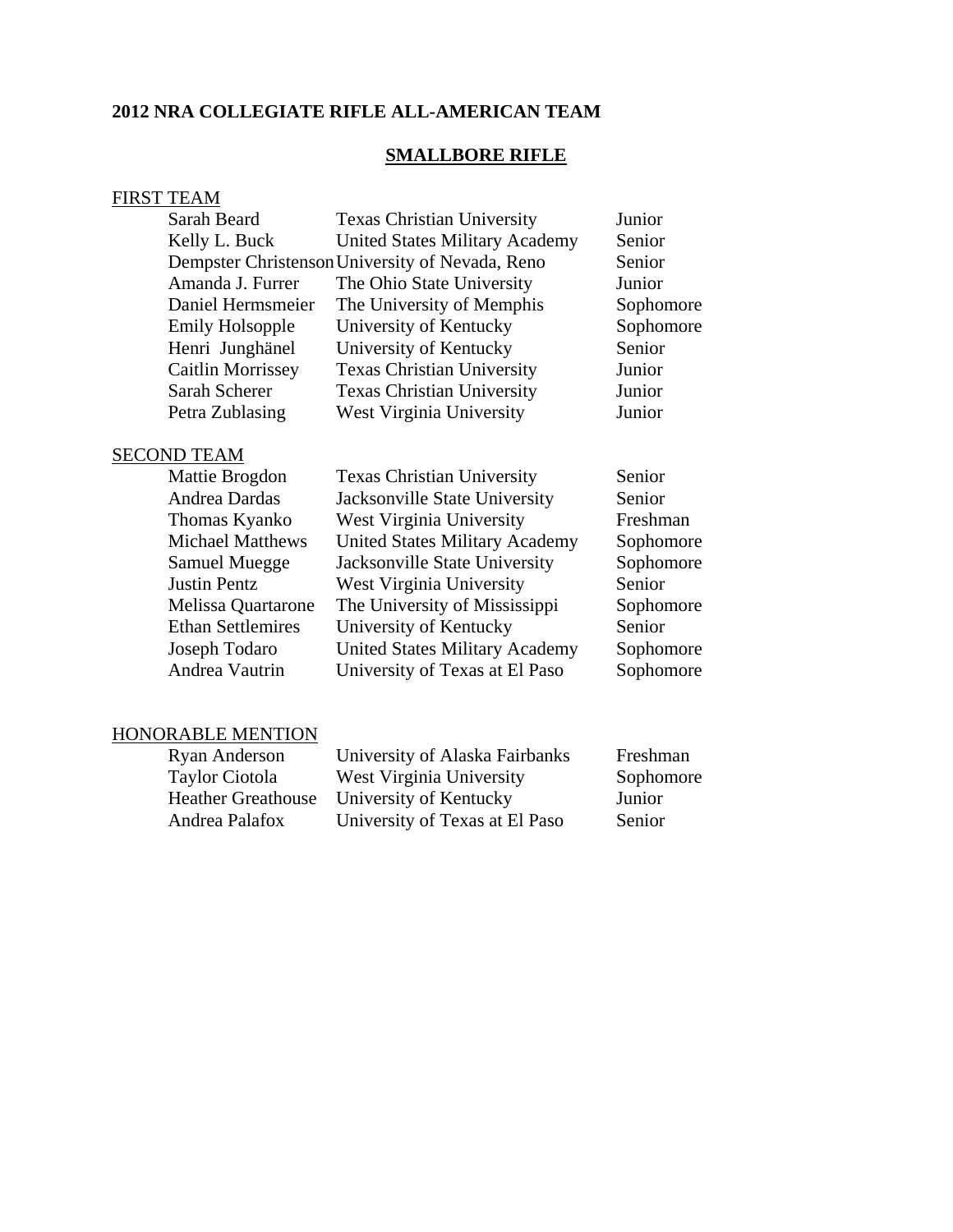# **AIR RIFLE**

| <b>FIRST TEAM</b>        |                                                 |           |
|--------------------------|-------------------------------------------------|-----------|
| Sarah Beard              | <b>Texas Christian University</b>               | Junior    |
|                          | Dempster Christenson University of Nevada, Reno | Senior    |
| <b>Emily Holsopple</b>   | University of Kentucky                          | Sophomore |
| Henri Junghänel          | University of Kentucky                          | Senior    |
| Andrea Palafox           | University of Texas at El Paso                  | Senior    |
| Sarah Scherer            | <b>Texas Christian University</b>               | Junior    |
| <b>Ethan Settlemires</b> | University of Kentucky                          | Senior    |
| <b>Keely Stankey</b>     | The University of Mississippi                   | Senior    |
| <b>Stacey Wheatley</b>   | University of Kentucky                          | Junior    |
| Petra Zublasing          | West Virginia University                        | Junior    |
| <b>SECOND TEAM</b>       |                                                 |           |
| Kelly P. Audet           | The University of Memphis                       | Junior    |
| Kelly L. Buck            | <b>United States Military Academy</b>           | Senior    |
| April Dunn               | <b>Columbus State University</b>                | Junior    |
| Amanda J. Furrer         | The Ohio State University                       | Junior    |
| Chelsie Hata             | University of Nevada, Reno                      | Sophomore |
| Meelis Kiisk             | West Virginia University                        | Freshman  |
| Michael Kulbacki         | West Virginia University                        | Senior    |
| Alix Moncada             | University of Texas at El Paso                  | Senior    |
| <b>Caitlin Morrissey</b> | <b>Texas Christian University</b>               | Junior    |
| <b>Justin Pentz</b>      | West Virginia University                        | Senior    |
| <b>HONORABLE MENTION</b> |                                                 |           |
| Jennifer Armendariz      | University of Texas at El Paso                  | Freshman  |
| Mattie Brogdon           | <b>Texas Christian University</b>               | Senior    |
| Andrea Dardas            | Jacksonville State University                   | Senior    |
| <b>Janine Dutton</b>     | University of Nebraska - Lincoln                | Junior    |
| <b>Matts Eriksson</b>    | University of Alaska Fairbanks                  | Freshman  |
| <b>Catherine Green</b>   | <b>Texas Christian University</b>               | Sophomore |
|                          |                                                 |           |